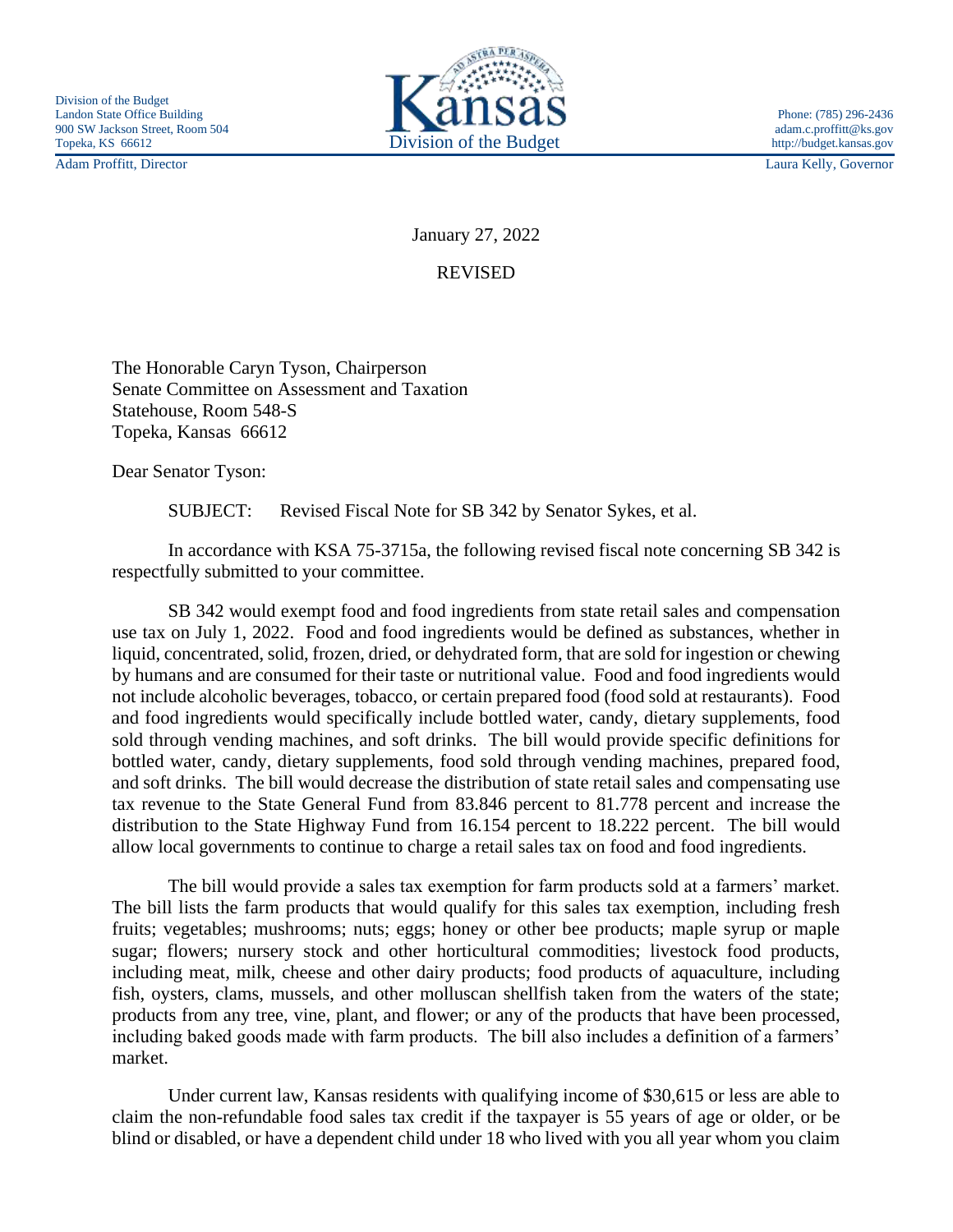## The Honorable Caryn Tyson, Chairperson Page 2—REVISED SB 342

as a personal exemption. The bill would repeal the non-refundable food sales tax credit beginning in tax year 2023.

| <b>Estimated State Fiscal Effect</b> |                |                      |                       |                      |  |
|--------------------------------------|----------------|----------------------|-----------------------|----------------------|--|
|                                      | FY 2022<br>SGF | FY 2022<br>All Funds | FY 2023<br><b>SGF</b> | FY 2023<br>All Funds |  |
| Revenue                              | $- -$          | $- -$                | $(\$449,000,000)$     | $(\$442,900,000)$    |  |
| Expenditure                          | \$287,531      | \$287,531            | \$525,864             | \$525,864            |  |
| FTE Pos.                             | $- -$          | $- -$                |                       | 8.00                 |  |

The Department of Revenue estimates that SB 342 would reduce state revenues by \$442.9 million in FY 2023. Of that total, the State General Fund is estimated to decrease by \$449.0 million in FY 2023, while the State Highway Fund is estimated to increase by \$6.1 million in FY 2023. The retail sales and compensating use tax exemption on farm products sold at farmers' markets is estimated to decrease local sales tax revenues; however, the specific estimate of lower local sales tax revenues was not calculated by the Department of Revenue. Exempting farm products sold at farmers' markets would have a negligible fiscal effect on state revenue because most of those products would be included in the state sales tax exemption on food and food ingredients. Local sales tax revenues from food and food ingredients are not estimated to be affected under those provisions of this bill. The fiscal effect to state revenues during subsequent years would be as follows:

| FY 2023           | FY 2024           | FY 2025                                                          |
|-------------------|-------------------|------------------------------------------------------------------|
| $(\$449,000,000)$ |                   | $(\$502,900,000)$                                                |
|                   | 10,300,000        | 10,300,000                                                       |
| $(\$449,000,000)$ |                   | $(\$492,600,000)$                                                |
|                   |                   |                                                                  |
| FY 2023           | FY 2024           | FY 2025                                                          |
| \$6,100,000       | $-$               | 1,300,000<br>\$                                                  |
|                   |                   | $(\$491,300,000)$                                                |
|                   | $(\$442,900,000)$ | $(\$492,200,000)$<br>$(\$481,900,000)$<br>S<br>$(\$481,900,000)$ |

To formulate the estimates of the sales tax exemption for food and food ingredients, the Department assumes that 15.0 percent of all current sales tax collections are collected on food and food ingredients. The Department estimates that exempting food and food ingredients would result in a reduction in state sales tax collections of \$442.9 million in FY 2023, \$492.2 million in FY 2024, and \$501.6 million in FY 2025. Retailers would be required to collect retail sales or compensating use tax at two different rates depending on the products sold. The Department indicates these additional requirements could be burdensome to some retailers.

The Department of Revenue indicates that the bill has the potential to place Kansas out of compliance with the Streamlined Sales and Use Tax Agreement with new language dealing with farmers' markets. The Department of Revenue estimates that more than \$60.4 million in revenues annually could be at risk and may no longer be received if Kansas loses its member status, as other members would no longer be contractually required to remit retail sales and compensating use taxes to Kansas. This potential bill effect was not noted in the original fiscal note issued.